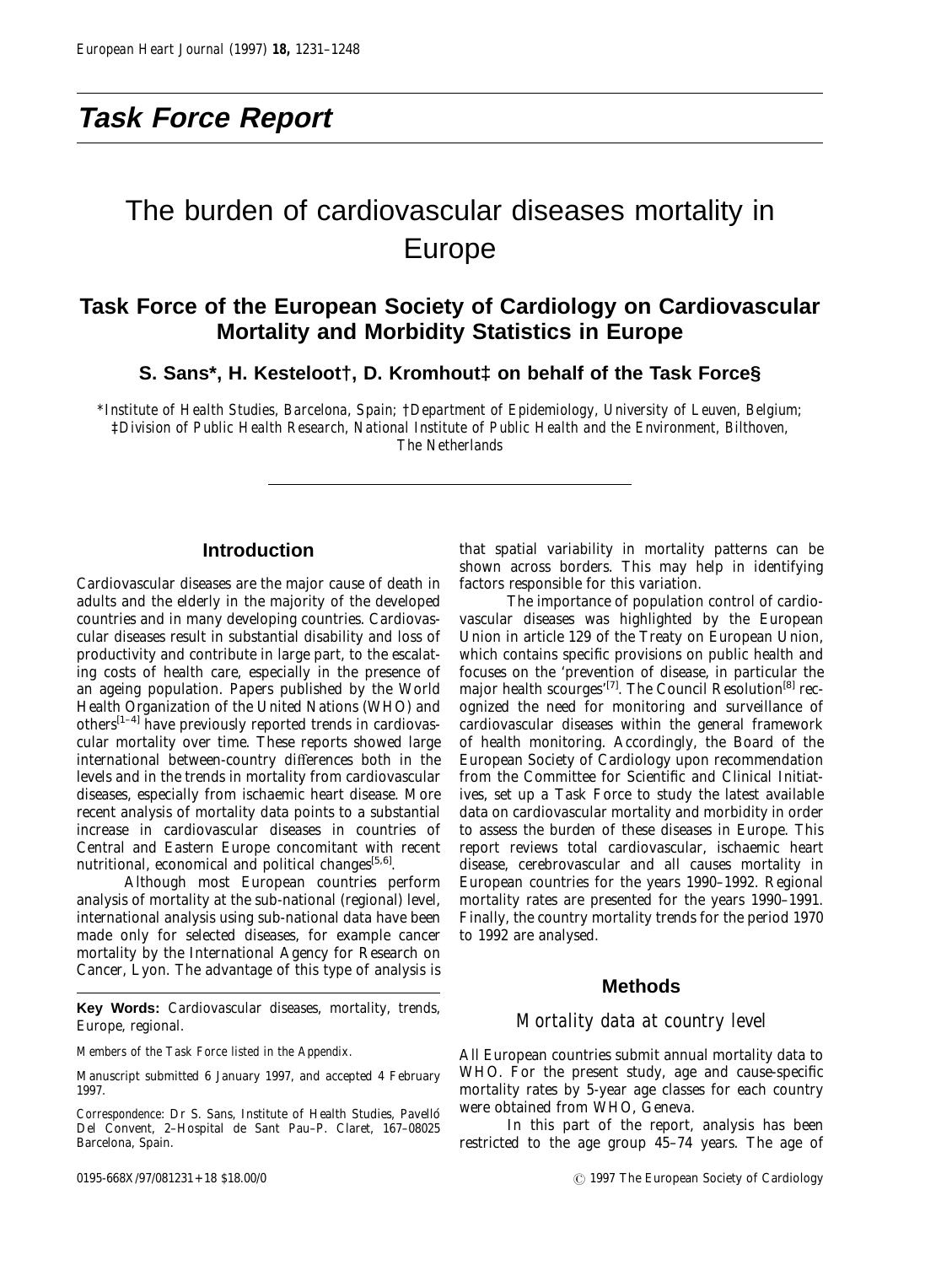|                           |           | Age-category (years) | $45 - 74$ |                |
|---------------------------|-----------|----------------------|-----------|----------------|
| Country                   | $45 - 54$ | $55 - 64$            | $65 - 74$ | (age-adjusted) |
| <b>Iceland</b>            | 379       | 1072                 | 2901      | 1169           |
| Sweden                    | 391       | 1153                 | 3047      | 1234           |
| Switzerland               | 415       | 1149                 | 3050      | 1244           |
| Greece                    | 442       | 1159                 | 3000      | 1248           |
| Spain                     | 509       | 1267                 | 3038      | 1323           |
| France                    | 597       | 1397                 | 2831      | 1361           |
| Italy <sup>1</sup>        | 466       | 1363                 | 3247      | 1383           |
| Netherlands               | 412       | 1272                 | 3554      | 1395           |
| Norway                    | 433       | 1319                 | 3442      | 1396           |
| UK-England & Wales        | 449       | 1390                 | 3802      | 1506           |
| Austria                   | 589       | 1521                 | 3410      | 1526           |
| Belgium <sup>2</sup>      | 538       | 1501                 | 3819      | 1587           |
| Germany                   | 619       | 1551                 | 3596      | 1591           |
| Denmark                   | 539       | 1555                 | 3931      | 1630           |
| <b>Ireland</b>            | 462       | 1540                 | 4272      | 1666           |
| Portugal                  | 674       | 1602                 | 3782      | 1673           |
| UK-N. Ireland             | 510       | 1569                 | 4244      | 1691           |
| Finland                   | 666       | 1641                 | 3945      | 1718           |
| <b>UK-Scotland</b>        | 602       | 1734                 | 4511      | 1846           |
| Slovenia                  | 807       | 2079                 | 4105      | 1966           |
| <b>Bulgaria</b>           | 934       | 2084                 | 4460      | 2101           |
| Romania                   | 1097      | 2195                 | 4377      | 2192           |
| Ex-Czechoslovakia         | 926       | 2417                 | 5249      | 2384           |
| Lithuania                 | 1330      | 2498                 | 4696      | 2468           |
| Poland                    | 1199      | 2566                 | 5000      | 2500           |
| Estonia                   | 1386      | 2839                 | 5426      | 2769           |
| Latvia                    | 1500      | 2875                 | 5362      | 2817           |
| Hungary                   | 1461      | 2948                 | 5365      | 2826           |
| <b>Russian Federation</b> | 1544      | 2963                 | 5427      | 2881           |
| Ukraine                   | 1516      | 3000                 | 5693      | 2940           |

*Table 1(a) Mortality from all causes in European countries. 1990–92. Men. Rates per 100 000*

## *Table 1(b) Mortality from all causes in European countries. 1990–92. Women. Rates per 100 000*

 $\Lambda$ ge-category (years)

| Country              |           | Age-calegory (years) | 45–74     |                |
|----------------------|-----------|----------------------|-----------|----------------|
|                      | $45 - 54$ | $55 - 64$            | $65 - 74$ | (age-adjusted) |
| France               | 247       | 528                  | 1198      | 552            |
| Spain                | 213       | 505                  | 1423      | 578            |
| Switzerland          | 233       | 525                  | 1407      | 590            |
| Greece               | 203       | 518                  | 1731      | 645            |
| Italy <sup>1</sup>   | 236       | 586                  | 1566      | 647            |
| Sweden               | 241       | 618                  | 1607      | 670            |
| Netherlands          | 260       | 656                  | 1661      | 702            |
| Norway               | 242       | 650                  | 1719      | 705            |
| <b>Iceland</b>       | 274       | 671                  | 1641      | 710            |
| Austria              | 285       | 665                  | 1758      | 738            |
| Finland              | 266       | 622                  | 1885      | 742            |
| Belgium <sup>2</sup> | 303       | 690                  | 1844      | 773            |
| Germany              | 300       | 719                  | 1889      | 792            |
| Portugal             | 311       | 699                  | 1957      | 805            |
| Slovenia             | 357       | 803                  | 2016      | 873            |
| UK-England & Wales   | 283       | 821                  | 2173      | 882            |
| <b>Ireland</b>       | 299       | 854                  | 2344      | 937            |
| UK-N. Ireland        | 311       | 900                  | 2317      | 952            |
| Denmark              | 369       | 1008                 | 2261      | 1003           |
| Lithuania            | 431       | 964                  | 2310      | 1025           |
| <b>Bulgaria</b>      | 373       | 981                  | 2683      | 1087           |
| Poland               | 418       | 1012                 | 2557      | 1090           |
| Ex-Czechoslovakia    | 359       | 1010                 | 2683      | 1091           |
| <b>UK-Scotland</b>   | 365       | 1049                 | 2664      | 1103           |
| Estonia              | 458       | 1090                 | 2656      | 1156           |
| Latvia               | 505       | 1093                 | 2639      | 1174           |
| Romania              | 464       | 1061                 | 2785      | 1177           |
| Russian Federation   | 503       | 1151                 | 2775      | 1223           |
| Hungary              | 555       | 1216                 | 2836      | 1281           |
| Ukraine              | 536       | 1280                 | 3219      | 1379           |

1 1989–91

2 1987–89.

74 years was taken as the upper limit because there is a large difference in age structure between men and women in European countries for persons over 74 years. All rates are per a population of 100 000 a year. Age standardization was by the direct method using the old WHO European population as standard<sup>[9]</sup>. Mortality rates for the period 1990–92 were calculated, and averaged.

For recent trends, the data collected for the period 1970–1992 were used. The starting year of 1970 was chosen because the period 1970–92 covers the 8th and 9th revision of the International Classification of Diseases (ICD). No major changes in the classification of the disease groups of interest occurred during the transition from the 8th to the 9th revision of the ICD, which took place around 1980. The following ICD-9[10] codes were used:

All causes (AC). ICD codes 001-E999

Total Cardiovascular Diseases (CVD). ICD codes 390-459

Ischaemic Heart Disease (IHD). ICD codes 410-414 Cerebrovascular Accidents (CVA). ICD codes 430- 438

1 1989–91 2 1987–89.

For Denmark and Switzerland, the 8th version of the ICD was used throughout the whole period.

# *Regional mortality data*

For the present study, regional data for European countries, with the exception of Belgium, were made available from the project 'Spatial patterns of mortality at the sub-national level in Europe' (WHO, Copenhagen, in press). This project was undertaken by the WHO Centre for Environment and Health in collaboration with the United Nations Economic Commission for Europe, the Central Bureau of Statistics Netherlands and the Netherlands National Institute of Public Health and the Environment. Regional data on population structure, all causes and cause-specific mortality by age and gender were provided for that project by the National Statistical Offices and/or other national institutes.

Maps with the age-standardized mortality rates for all ages averaged for the years 1990 and 1991 are presented to obtain more stable rates. The old WHO European population was used as the standard<sup>[9]</sup>. Rates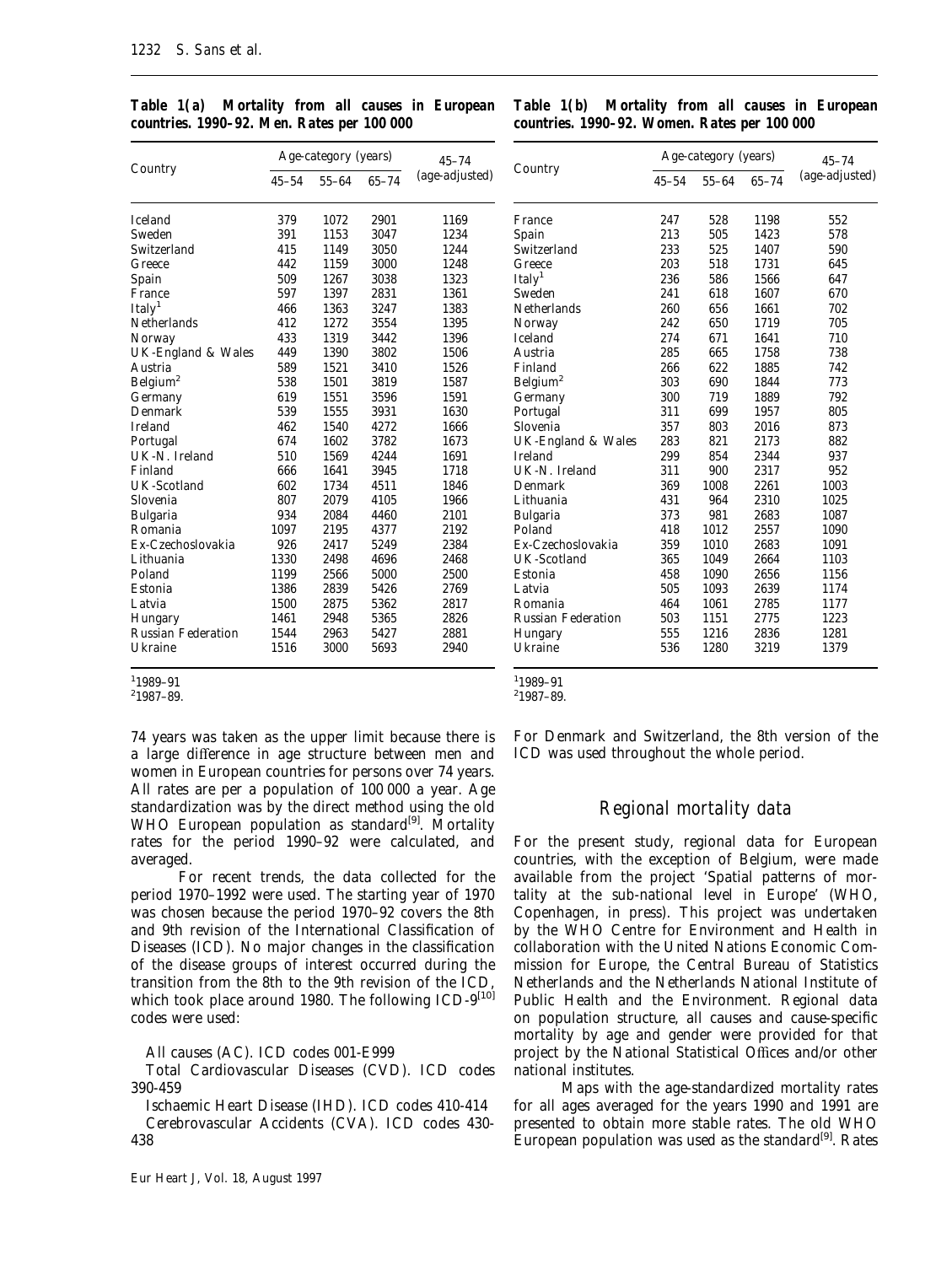| Table 2(a) Mortality from cardiovascular disease in |  |  |  |
|-----------------------------------------------------|--|--|--|
| European countries. 1990-92. Men. Rates per 100 000 |  |  |  |

*Table 2(b) Mortality from cardiovascular disease in European countries. 1990–92. Women. Rates per 100 000*

| Country                   | Age-category (years) |           | $45 - 74$ | Country        | Ag                        |          |
|---------------------------|----------------------|-----------|-----------|----------------|---------------------------|----------|
|                           | $45 - 54$            | $55 - 64$ | $65 - 74$ | (age-adjusted) |                           | $45 - 5$ |
| France                    | 102                  | 304       | 827       | 330            | France                    | 30       |
| Spain                     | 126                  | 357       | 1011      | 399            | Switzerland               | 34       |
| Switzerland               | 108                  | 381       | 1229      | 447            | Spain                     | 39       |
| Italy <sup>1</sup>        | 127                  | 413       | 1166      | 453            | Italy <sup>1</sup>        | 43       |
| Iceland                   | 133                  | 443       | 1376      | 511            | <b>Iceland</b>            | 39       |
| Greece                    | 170                  | 476       | 1340      | 531            | <b>Netherlands</b>        | 45       |
| Belgium <sup>2</sup>      | 152                  | 481       | 1415      | 542            | Sweden                    | 39       |
| <b>Netherlands</b>        | 137                  | 481       | 1447      | 542            | Norway                    | 36       |
| Sweden                    | 122                  | 513       | 1583      | 576            | Belgium <sup>2</sup>      | 54       |
| Portugal                  | 161                  | 512       | 1586      | 593            | Austria                   | 56       |
| Austria                   | 171                  | 581       | 1598      | 624            | Denmark                   | 52       |
| Denmark                   | 145                  | 579       | 1705      | 636            | Germany                   | 54       |
| Germany                   | 176                  | 591       | 1645      | 640            | Greece                    | 48       |
| Norway                    | 152                  | 590       | 1704      | 642            | Finland                   | 52       |
| Slovenia                  | 210                  | 659       | 1705      | 692            | Portugal                  | 68       |
| UK-England & Wales        | 187                  | 649       | 1826      | 704            | Slovenia                  | 70       |
| <b>Ireland</b>            | 196                  | 724       | 2092      | 792            | UK-England & Wales        | 56       |
| UK-N. Ireland             | 225                  | 766       | 2161      | 834            | <b>Ireland</b>            | 56       |
| Finland                   | 244                  | 809       | 2067      | 837            | UK-N. Ireland             | 76       |
| <b>UK-Scotland</b>        | 256                  | 826       | 2242      | 886            | <b>UK-Scotland</b>        | 91       |
| Romania                   | 400                  | 1021      | 2579      | 1090           | Lithuania                 | 122      |
| Lithuania                 | 466                  | 1070      | 2491      | 1117           | Ex-Czechoslovakia         | 96       |
| <b>Bulgaria</b>           | 412                  | 1096      | 2757      | 1160           | Poland                    | 130      |
| Ex-Czechoslovakia         | 346                  | 1132      | 2849      | 1163           | Hungary                   | 163      |
| Poland                    | 458                  | 1162      | 2663      | 1182           | Estonia                   | 136      |
| Hungary                   | 495                  | 1261      | 2709      | 1242           | Latvia                    | 171      |
| <b>Russian Federation</b> | 549                  | 1311      | 2982      | 1343           | <b>Bulgaria</b>           | 144      |
| Estonia                   | 531                  | 1362      | 3201      | 1401           | <b>Russian Federation</b> | 166      |
| Latvia                    | 602                  | 1384      | 3043      | 1405           | Romania                   | 171      |
| Ukraine                   | 561                  | 1448      | 3415      | 1490           | Ukraine                   | 203      |

|                      |           | Age-category (years) | $45 - 74$ |                |
|----------------------|-----------|----------------------|-----------|----------------|
| Country              | $45 - 54$ | $55 - 64$            | $65 - 74$ | (age-adjusted) |
| France               | 30        | 94                   | 348       | 122            |
| Switzerland          | 34        | 112                  | 496       | 162            |
| Spain                | 39        | 126                  | 545       | 180            |
| Italy <sup>1</sup>   | 43        | 148                  | 595       | 200            |
| Iceland              | 39        | 136                  | 621       | 200            |
| Netherlands          | 45        | 165                  | 634       | 215            |
| Sweden               | 39        | 163                  | 673       | 220            |
| Norway               | 36        | 178                  | 731       | 237            |
| Belgium <sup>2</sup> | 54        | 179                  | 739       | 247            |
| Austria              | 56        | 206                  | 794       | 269            |
| Denmark              | 52        | 224                  | 799       | 275            |
| Germany              | 54        | 210                  | 824       | 276            |
| Greece               | 48        | 184                  | 891       | 279            |
| Finland              | 52        | 201                  | 938       | 297            |
| Portugal             | 68        | 224                  | 908       | 305            |
| Slovenia             | 70        | 235                  | 920       | 313            |
| UK-England & Wales   | 56        | 252                  | 938       | 316            |
| Ireland              | 56        | 266                  | 1008      | 337            |
| UK-N. Ireland        | 76        | 324                  | 1117      | 389            |
| <b>UK-Scotland</b>   | 91        | 380                  | 1239      | 441            |
| Lithuania            | 122       | 402                  | 1379      | 494            |
| Ex-Czechoslovakia    | 96        | 411                  | 1505      | 512            |
| Poland               | 130       | 430                  | 1432      | 518            |
| Hungary              | 163       | 507                  | 1561      | 587            |
| Estonia              | 136       | 485                  | 1701      | 598            |
| Latvia               | 171       | 519                  | 1675      | 620            |
| Bulgaria             | 144       | 524                  | 1782      | 633            |
| Russian Federation   | 166       | 568                  | 1780      | 657            |
| Romania              | 171       | 530                  | 1868      | 666            |
| Ukraine              | 203       | 717                  | 2261      | 830            |
|                      |           |                      |           |                |

1 1989–91

2 1987–89.

1 1989–91 2 1987–89.

were then classified into seven categories using the cause-specific 10th, 25th, 40th, 60th, 75th and 90th percentiles as cutpoints, which are represented by the different tints in the maps. Each map has a legend for these tints which also shows the distribution of the total European population in each category, expressed as the area under the curve. For this later calculation, percentiles were weighted by regional population size. In order to draw more attention to the extreme regions, ratios between the 90th and 10th percentile were calculated for regions with high and low mortality rates.

# *Mortality trends in countries*

Mortality trends in countries are presented in two ways. Firstly, the percent annual change of the total and cause-specific mortality rates for the age group 45–74 during the period 1970–1992 was calculated using a linear regression model. The annual mortality rates were regressed on calendar year and from the regression coefficient the annual percentage change in mortality rate and its significance level were then obtained.

Secondly, for reasons of clarity we selected a limited number of nine countries to illustrate the different long-term trends in mortality rates since 1970. The following nine indicator countries represent the large variety in trends: for Central and Eastern Europe, the Russian Federation, the former Czechoslovakia and Hungary; for Western Europe, Denmark and England and Wales; for Northern Europe, Finland; and for Southern Europe, Portugal, Spain and Greece. In order to reduce random variation in annual mortality rates in these trend figures, rates are averaged for 3 years with the exception of the first and final years for which mortality rates are based on two years.

# **Results**

Tables 1–4 show the rates per 100 000 population per year for the age groups 45–54, 55–64 and 65–74 years for different causes of death and for men and women separately. Age-standardized mortality rates for the group 45–74 years are ranked by ascending order of mortality.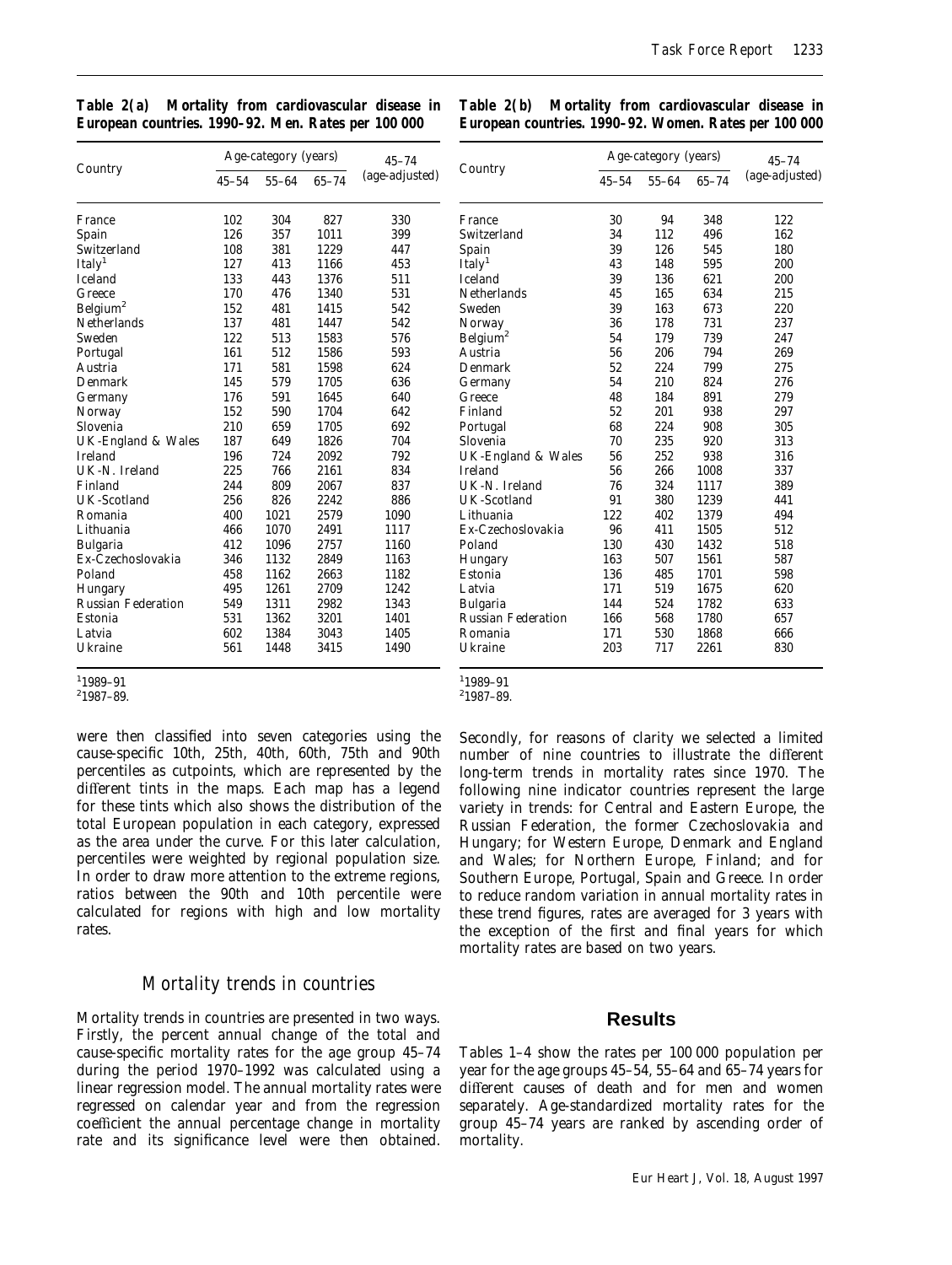|                           |           | Age-category (years) | $45 - 74$ |                |
|---------------------------|-----------|----------------------|-----------|----------------|
| Country                   | $45 - 54$ | $55 - 64$            | $65 - 74$ | (age-adjusted) |
| France                    | 46        | 135                  | 343       | 142            |
| Spain                     | 63        | 175                  | 426       | 181            |
| Portugal                  | 74        | 203                  | 478       | 207            |
| Italy <sup>1</sup>        | 72        | 224                  | 530       | 224            |
| Switzerland               | 60        | 217                  | 657       | 244            |
| Greece                    | 101       | 254                  | 562       | 255            |
| Belgium <sup>2</sup>      | 84        | 249                  | 605       | 255            |
| Slovenia                  | 101       | 289                  | 608       | 277            |
| <b>Netherlands</b>        | 86        | 301                  | 798       | 315            |
| Austria                   | 102       | 341                  | 858       | 349            |
| Germany                   | 97        | 339                  | 893       | 354            |
| <b>Iceland</b>            | 106       | 319                  | 978       | 370            |
| Sweden                    | 82        | 358                  | 1074      | 394            |
| Romania                   | 189       | 408                  | 870       | 413            |
| Denmark                   | 98        | 396                  | 1117      | 423            |
| Bulgaria                  | 174       | 421                  | 943       | 427            |
| Poland                    | 234       | 495                  | 782       | 444            |
| Norway                    | 116       | 435                  | 1124      | 446            |
| UK-England & Wales        | 146       | 497                  | 1281      | 515            |
| <b>Ireland</b>            | 152       | 555                  | 1428      | 570            |
| Finland                   | 159       | 582                  | 1449      | 587            |
| Hungary                   | 265       | 645                  | 1217      | 604            |
| UK-N. Ireland             | 184       | 600                  | 1573      | 631            |
| UK-Scotland               | 199       | 644                  | 1585      | 655            |
| Ex-Czechoslovakia         | 226       | 721                  | 1627      | 703            |
| Ukraine                   | 291       | 721                  | 1710      | 749            |
| <b>Russian Federation</b> | 357       | 765                  | 1592      | 767            |
| Lithuania                 | 340       | 774                  | 1827      | 814            |
| Estonia                   | 334       | 865                  | 1988      | 879            |
| Latvia                    | 422       | 918                  | 1860      | 907            |

*Table 3(a) Mortality from ischaemic heart disease in European countries. 1990–92. Men. Rates per 100 000*

*Table 3(b) Mortality from ischaemic heart disease in European countries. 1990–92. Women. Rates per 100 000*

|                           |           | Age-category (years) | $45 - 74$ |                |
|---------------------------|-----------|----------------------|-----------|----------------|
| Country                   | $45 - 54$ | $55 - 64$            | $65 - 74$ | (age-adjusted) |
| France                    | 6         | 27                   | 111       | 36             |
| Spain                     | 9         | 38                   | 159       | 52             |
| Switzerland               | 9         | 45                   | 205       | 64             |
| Italy <sup>1</sup>        | 12        | 50                   | 198       | 65             |
| Portugal                  | 16        | 59                   | 208       | 73             |
| Greece                    | 14        | 58                   | 237       | 78             |
| Belgium <sup>2</sup>      | 17        | 68                   | 257       | 87             |
| Slovenia                  | 18        | 78                   | 270       | 94             |
| <b>Netherlands</b>        | 18        | 81                   | 296       | 101            |
| Austria                   | 19        | 90                   | 347       | 115            |
| Germany                   | 18        | 90                   | 354       | 116            |
| <b>Iceland</b>            | 14        | 85                   | 378       | 118            |
| Sweden                    | 17        | 92                   | 380       | 122            |
| Poland                    | 41        | 127                  | 306       | 128            |
| Norway                    | 18        | 108                  | 397       | 132            |
| Denmark                   | 22        | 120                  | 430       | 145            |
| Finland                   | 19        | 107                  | 552       | 166            |
| Bulgaria                  | 34        | 142                  | 515       | 176            |
| UK-England & Wales        | 28        | 158                  | 565       | 190            |
| <b>Ireland</b>            | 25        | 162                  | 585       | 195            |
| Romania                   | 45        | 162                  | 547       | 195            |
| Hungary                   | 61        | 207                  | 594       | 228            |
| UK-N. Ireland             | 37        | 209                  | 692       | 240            |
| Ex-Czechoslovakia         | 40        | 206                  | 717       | 245            |
| UK-Scotland               | 51        | 244                  | 762       | 273            |
| <b>Russian Federation</b> | 61        | 243                  | 811       | 288            |
| Lithuania                 | 57        | 224                  | 895       | 298            |
| Estonia                   | 57        | 235                  | 928       | 309            |
| Latvia                    | 80        | 262                  | 891       | 320            |
| Ukraine                   | 59        | 284                  | 1000      | 342            |

1 1989–91

2 1987–89.

## *All causes mortality*

In 1990, the Ukraine, the Russian Federation and Hungary showed the highest all-causes mortality rates in men aged 45–74 years, followed by other countries of Central and Eastern Europe and by Scotland (Table 1(a)). The lowest all-causes mortality rates were observed in Northern European countries, for example Iceland and Sweden and in Southern European countries, such as Greece and Spain. There is a 2·5 difference in total mortality for men between Iceland and the Ukraine. Between-country differences in total mortality for women aged 45–74 years are similar to men, although total mortality is half that in men (Table 1(b)).

Figures 1(a) and (b) present all-causes mortality at regional level for men and women. They show a clear East–West gradient. Important variations in regional mortality could also be observed within countries. Within the United Kingdom, for example, a distinct North–South gradient is present, with mortality rates in Scotland compared with England being almost 50% higher. An exception to the low all-causes mortality rates in the South of Europe is Portugal, which has a higher total mortality than other Southern European countries.

Eur Heart J, Vol. 18, August 1997

1 1989–91

2 1987–89.

Figure 2 shows the percent annual change in all-causes mortality for men and women for different countries during the period 1970–1992. The majority of the countries for which data were available for the whole period showed a significant annual decline in mortality of more than 1% among men. Exceptions were Central European countries, i.e. in Hungary a 1·6% increase per year was noted. Among women, mortality from all causes declined in all countries, although nonsignificantly in Hungary, Poland and Denmark. The decline of total mortality in women was generally larger than in men.

Figures 3(a) and (b) show the trends in mortality from all causes for the nine selected countries. There is a clear decline in countries of Western and Southern Europe with the exception of Danish women. In Central and Eastern European countries a steep increase was observed, especially during the last 6 years.

# *Total cardiovascular mortality*

There is a fourfold difference in mortality from total cardiovascular diseases in men aged 45 to 74 between the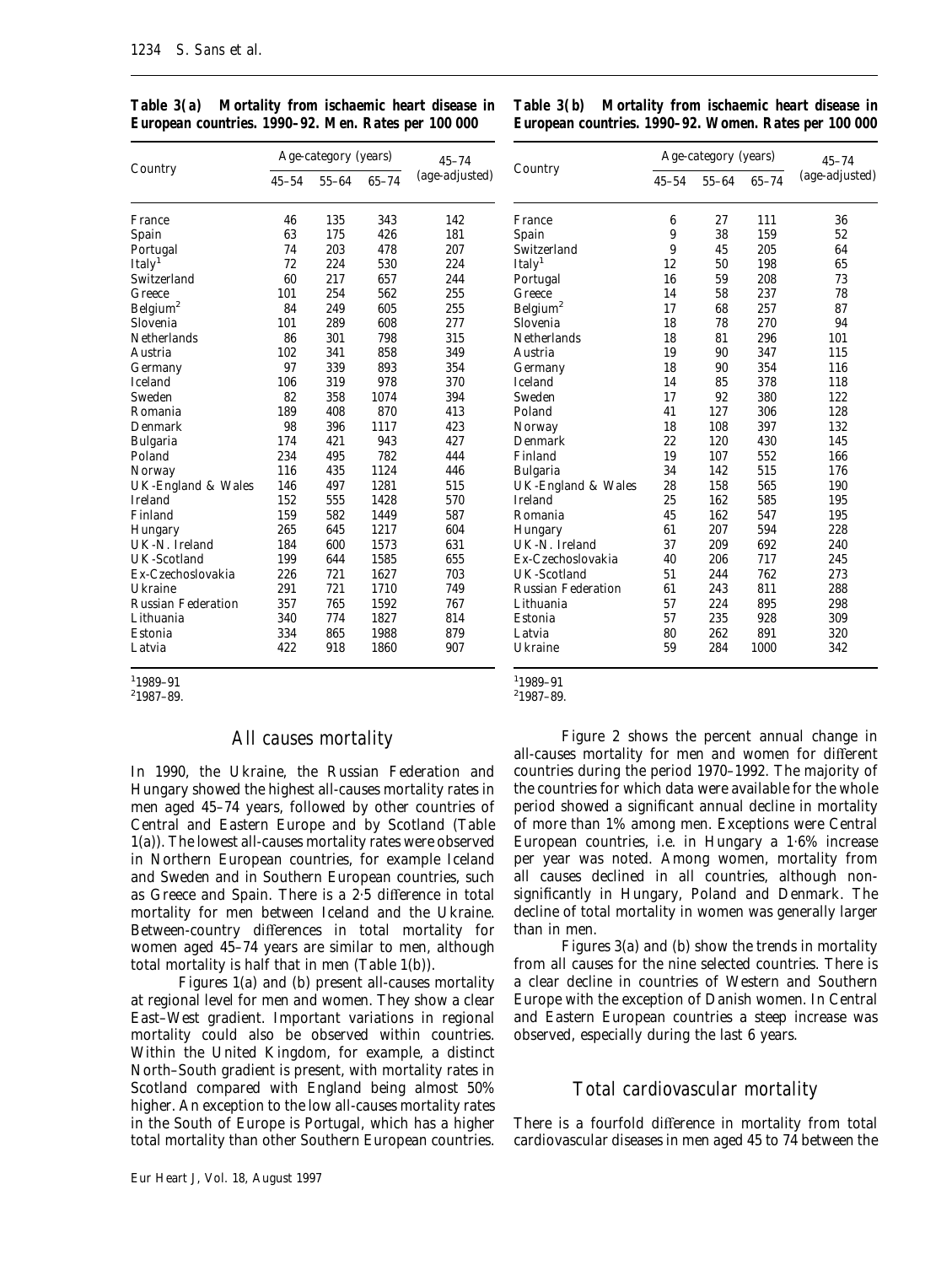| Table 4(a) Mortality from cerebrovascular accidents in |  |
|--------------------------------------------------------|--|
| European countries. 1990-92. Men. Rates per 100 000    |  |

*Table 4(b) Mortality from cerebrovascular accidents in European countries. 1990–92. Women. Rates per 100 000*

|                           |           | Age-category (years) |           | $45 - 74$      |                      |
|---------------------------|-----------|----------------------|-----------|----------------|----------------------|
| Country                   | $45 - 54$ | $55 - 64$            | $65 - 74$ | (age-adjusted) | Country              |
| Switzerland               | 10        | 35                   | 170       | 54             | Switzerland          |
| France                    | 20        | 57                   | 175       | 67             | France               |
| <b>Iceland</b>            | 8         | 49                   | 249       | 75             | <b>Iceland</b>       |
| <b>Netherlands</b>        | 15        | 55                   | 234       | 77             | Sweden               |
| Sweden                    | 16        | 67                   | 240       | 83             | <b>Netherlands</b>   |
| Belgium <sup>2</sup>      | 20        | 64                   | 264       | 89             | Spain                |
| Norway                    | 15        | 65                   | 279       | 90             | Norway               |
| Spain                     | 24        | 72                   | 265       | 93             | Belgium <sup>2</sup> |
| Denmark                   | 22        | 77                   | 265       | 94             | Germany              |
| <b>Ireland</b>            | 17        | 71                   | 303       | 98             | Austria              |
| Germany                   | 22        | 79                   | 286       | 100            | Italy <sup>1</sup>   |
| UK-England & Wales        | 21        | 78                   | 298       | 101            | Denmark              |
| Italy <sup>1</sup>        | 23        | 82                   | 295       | 103            | <b>Ireland</b>       |
| Austria                   | 25        | 87                   | 313       | 110            | UK-England &         |
| UK-N. Ireland             | 22        | 90                   | 317       | 110            | Finland              |
| Greece                    | 27        | 94                   | 369       | 125            | UK-N. Ireland        |
| Finland                   | 37        | 110                  | 355       | 132            | Poland               |
| UK-Scotland               | 30        | 105                  | 408       | 139            | Greece               |
| Poland                    | 58        | 152                  | 353       | 155            | <b>UK-Scotland</b>   |
| Slovenia                  | 55        | 178                  | 563       | 208            | Slovenia             |
| Lithuania                 | 71        | 208                  | 537       | 220            | Lithuania            |
| Portugal                  | 55        | 206                  | 786       | 267            | Portugal             |
| Ex-Czechoslovakia         | 58        | 227                  | 750       | 267            | Ex-Czechoslova       |
| Romania                   | 89        | 269                  | 720       | 289            | Hungary              |
| Hungary                   | 109       | 309                  | 752       | 318            | Romania              |
| Estonia                   | 104       | 345                  | 950       | 372            | Estonia              |
| Latvia                    | 114       | 360                  | 993       | 391            | Latvia               |
| <b>Bulgaria</b>           | 116       | 360                  | 1012      | 396            | Bulgaria             |
| <b>Russian Federation</b> | 112       | 385                  | 1039      | 409            | Russian Federa       |
| Ukraine                   | 190       | 599                  | 1448      | 606            | Ukraine              |

1 1989–91

2 1987–89.

1 1989–91 2 1987–89.

Ukraine (1490 deaths/100 000/year) and France (330 deaths/100 000/year) (Table  $2(a)$ ). Most countries of Central and Eastern Europe had higher cardiovascular disease mortality compared with the rest of Europe. For women, the differences are even larger, up to sevenfold between France and the Ukraine, although the absolute level of risk is lower than in men (Table 2(b)).

A clear East–West gradient was present in regional mortality from total cardiovascular diseases (Fig. 4(a) and (b)). Also within countries remarkable differences were noted, for instance in the United Kingdom.

Between 1970 and 1992, total cardiovascular diseases mortality was decreasing significantly at an average of about 1·5% annually in most countries. Exceptions were Central European countries and Greece in which increasing trends were observed (Fig. 5(a) and (b)). The decline in mortality from all cardiovascular disease in women was more marked than in men. In contrast to men, with the exception of Poland and Hungary, there were no significant changes in Central European women. In Greece, total cardiovascular diseases mortality was increasing in men but decreasing in women.

Figures 6(a) and (b) show the long-term trends for total cardiovascular mortality for the selected countries. There is a marked contrast between the general decreasing trend in Western and Southern Europe and the increasing trend in Eastern Europe. Even a rebound upward trend over the past 4–6 years was noted in the Russian Federation and Hungary, especially in men.

# *Ischaemic heart disease*

In men aged 45–74 years, the age-standardized mortality rates from ischaemic heart disease varied between 907 deaths/100 000/year in Latvia and 142 deaths/100 000/ year in France. For women, these figures were 342 deaths/100 000/year in the Ukraine and 36 deaths/ 100 000/year in France (Tables 3(a) and (b)). The absolute rates are much higher in men than in women. The mortality rate ratio for the age group 45 to 74 years between the country with the highest mortality rate compared with the country with the lowest rate, was 6·4 in men and 9·5 in women.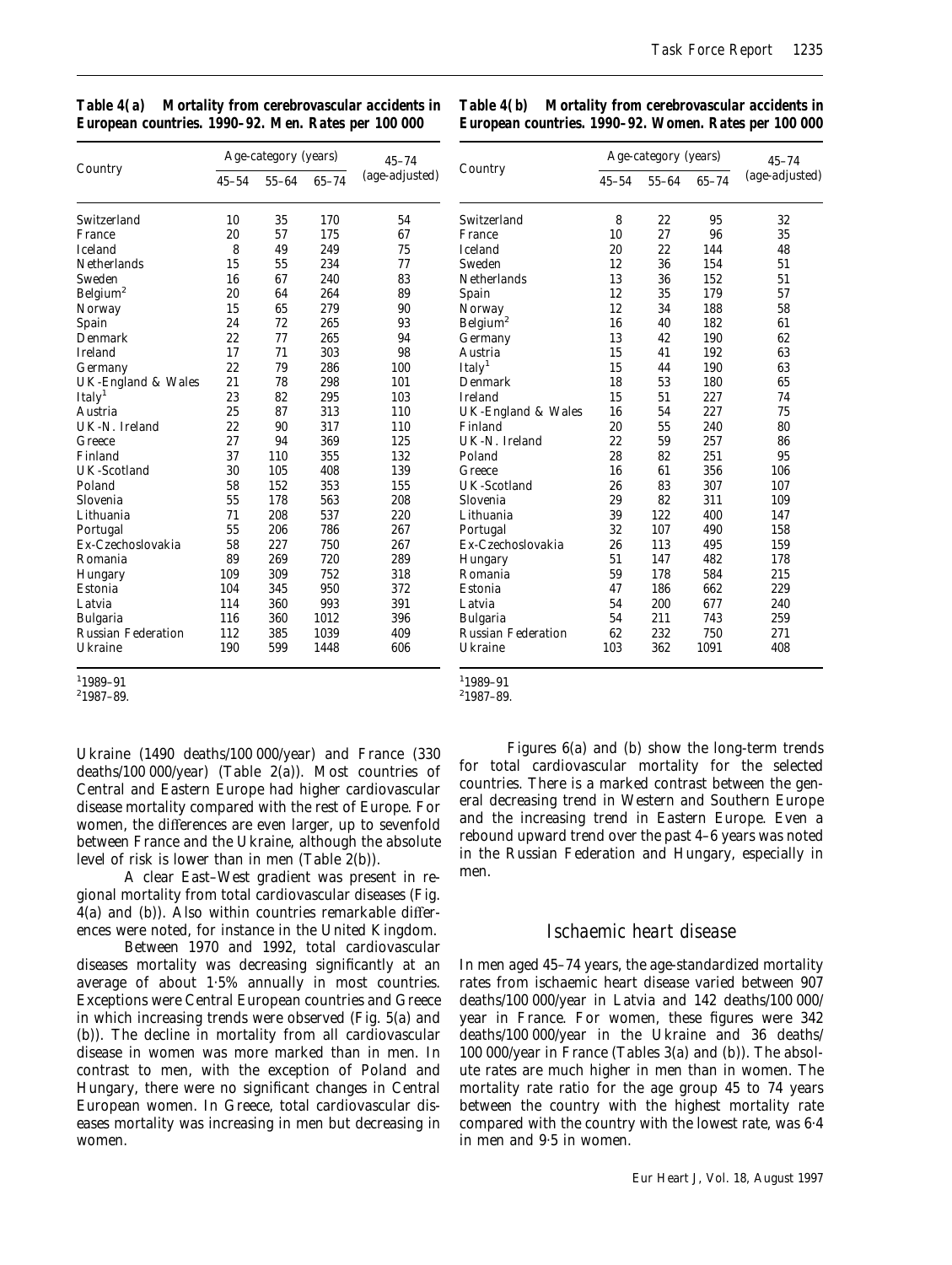



*Figure 1(a)* **Age-standardized mortality from all causes (ICD001-E999) in European regions in 1990–91. Age 0–64 years. Men.**

Ischaemic heart disease patterns showed a clear East–West gradient with the highest mortality rates in Eastern Europe (Figs. 7(a) and (b)). The ratio between the 90th and the 10th percentile was about 5. The distribution shows that the differences in regional mortality rates within Western Europe are relatively small compared to those in Eastern Europe.

For the period 1970–1992, major differences between countries in the annual change of ischaemic heart disease mortality rates were observed in men aged 45–74 years. In Eastern European countries, large increases were noted. Romania had the largest increase, with more than 6% per year. Ischaemic heart disease mortality rates decreased in the Northern and Western European countries and in some of the Southern European countries, such as France and Italy. No change was observed in Spain and an increase of about 1% per year in Greece (Fig. 8(a)). The largest decrease was observed in Belgian men, more than 2% per year. There was a similar pattern in women, although ischaemic heart disease mortality increased significantly in only three Central European countries, namely Romania, Poland and East Germany (former DDR) (Fig. 8(b)).

Figure 9(a) shows ischaemic heart disease mortality trends for the nine selected countries. An average annual decrease of 19 deaths from ischaemic heart disease per 100 000 in men aged 45–74 was observed in Finland. Finland had the highest mortality rate from ischaemic heart disease of all European countries in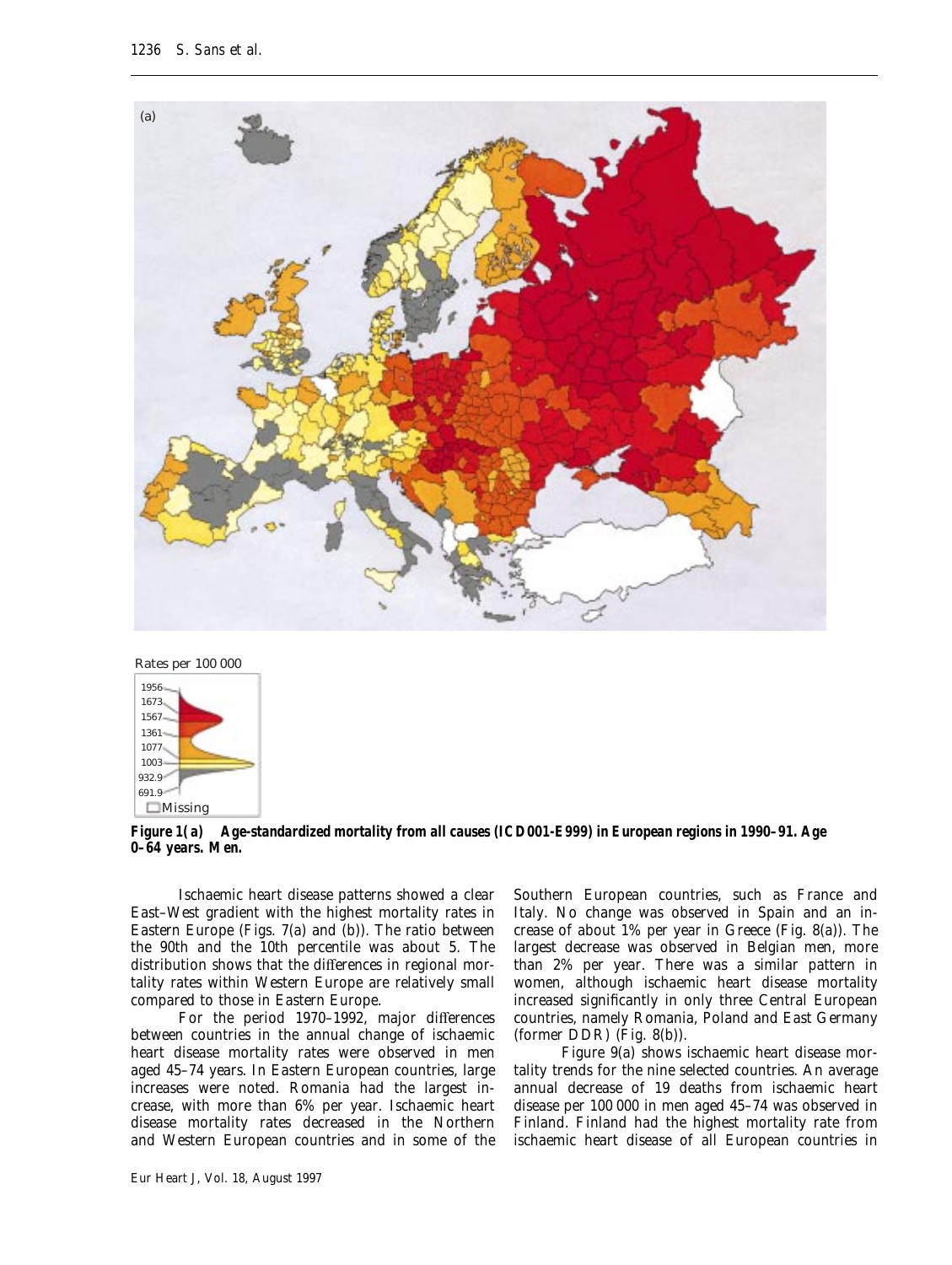



*Figure 1(b)* **Age-standardized mortality from all causes (ICD001-E999) in European regions in 1990–91. Age 0–64 years. Women.**

1970, but had intermediate rates 22 years later. Decreasing trends were also observed in Denmark and England and Wales, but there the decline started later than in Finland. In contrast to the decreasing trend in Northern and Western European countries, large increases were observed in Central and Eastern European countries, such as Hungary and the former Czechoslovakia. The very high rates in the Russian Federation and the rapid increase since 1990 are noticeable. Portugal, Spain and Greece had very low rates during the whole period. Similar trends were observed in women, although the increasing trend in Central and Eastern Europe was less pronounced in women compared with men (Fig. 9(b)).

# *Cerebrovascular accidents*

In men aged 45–74 years, the age-standardized mortality rates varied between 606 deaths/100 000/year in the Ukraine and 54 deaths/100 000/year in Switzerland and between 408 deaths/100 000/year and 32 deaths/100 000/ year in women. The absolute rates are much higher in men compared to women. The ratio between the country with the highest mortality rate compared to the country with the lowest rate is 11 in men and 13 in women (Tables 4(a) and (b)).

For cerebrovascular accident mortality, an East– West pattern can be observed in both men and women. There are, however, exceptions. High cerebrovascular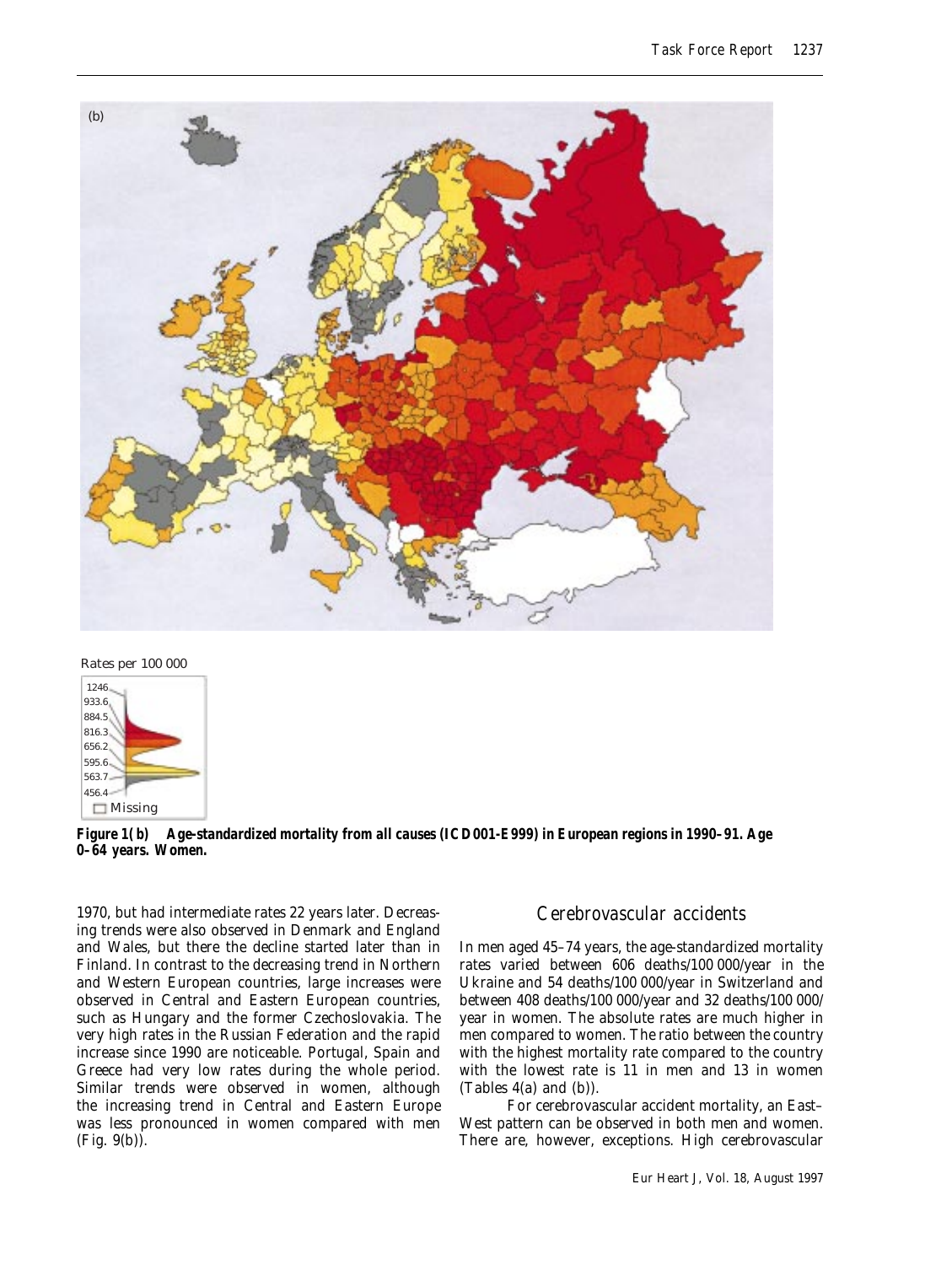

*Figure 2* **Annual percent change in mortality rates from all causes in 1970–92 in European countries. Age 45–74 years. \****P***<0·01, \*\****P***<0·001, \*\*\****P***<0·0001.**





*Figure 3(a)* **Time trends in mortality from all causes in selected countries. 1970–92. Age 45–74 years. Men.**

*Figure 3(b)* **Time trends in mortality from all causes in selected countries. 1970–92. Age 45–74 years. Women.**

Eur Heart J, Vol. 18, August 1997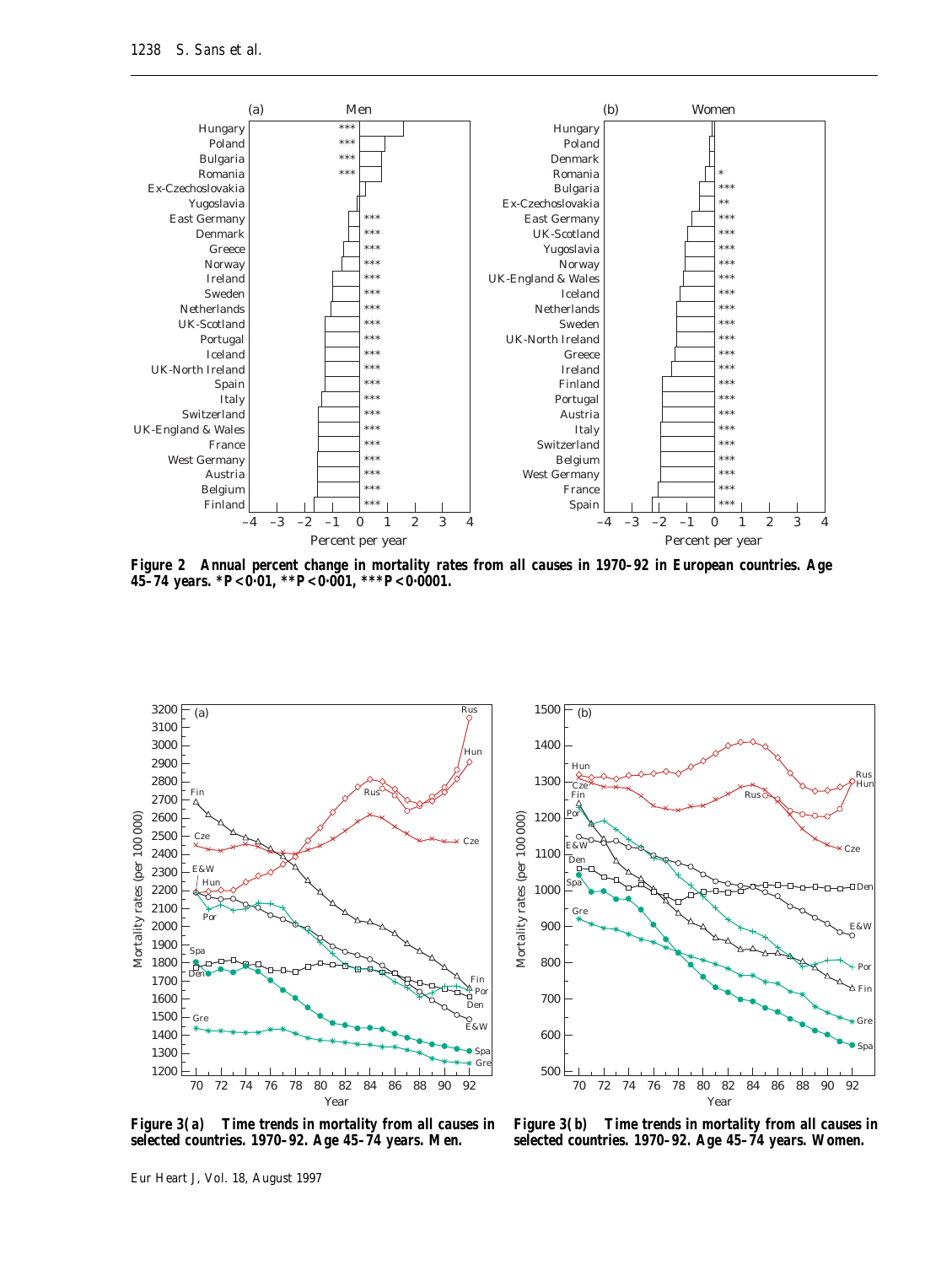



*Figure 4(a)* **Age-standardized mortality from cardiovascular diseases (ICD390-459) in European regions in 1990–91. Age 0–64 years. Men.**

accident rates are still observed in Portugal and to a lesser extent in other mediterranean regions. In contrast to ischaemic heart disease, the lowest cerebrovascular accident rates were observed in Northern and Western European countries, for example Sweden, Denmark, The Netherlands and Germany. The ratio between the 90th and the 10th percentile was about 5 in both men and women (Fig. 10(a) and (b)).

For the period 1970–1992, large differences in the annual change in mortality from cerebrovascular accident were observed. In Central Europe, increases of up to more than 2% per year were noted in, for example Poland. In contrast, decreases were observed in Northern, Western and Southern Europe. The largest decrease was observed in France and amounted

to more than 3% per year (Fig. 11(a)). A similar pattern was observed in women (Fig. 11(b)) although a significant increase was found in East Germany only. In Bulgaria, cerebrovascular accident mortality was increasing in men but decreasing in women.

Substantial differences in long-term cerebrovascular accident mortality trends were observed between different countries. Cerebrovascular accident mortality rates increased until about 1985 in Hungary and the former Czechoslovakia. Among men, the cerebrovascular accident mortality rates declined in Hungary, the former Czechoslovakia and the Russian Federation until about 1990. After 1990, the rates started to increase again in Hungary and the Russian Federation. Consistently decreasing trends were observed in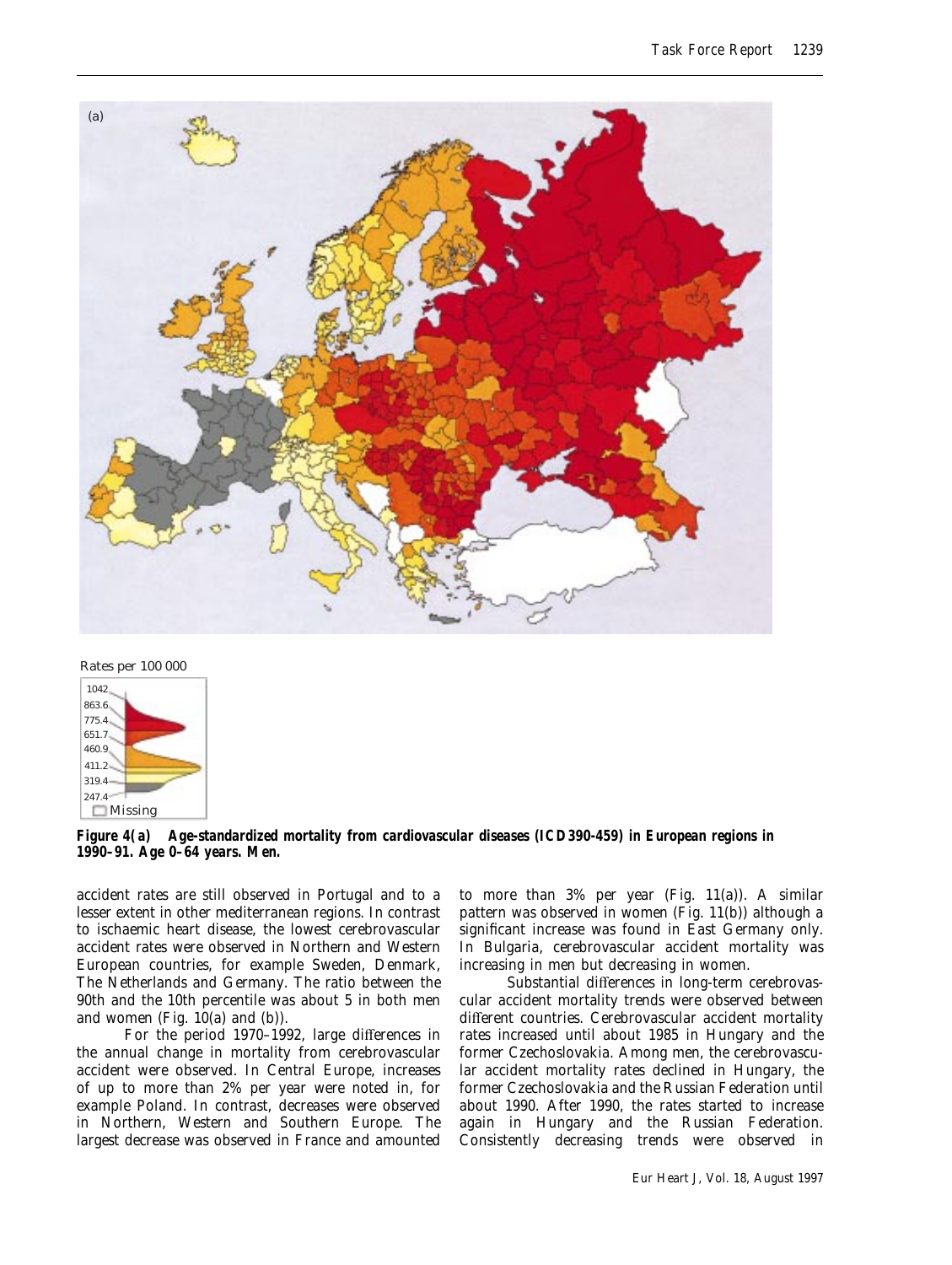



*Figure 4(b)* **Age-standardized mortality from cardiovascular diseases (ICD390-459) in European regions in 1990–91. Age 0–64 years. Women.**

Portugal, Finland, Spain, England and Wales. During the 23 year period, persistent low rates were observed in Greece and Denmark. Similar trends were observed in women (Fig.  $12(a)$  and  $(b)$ ).

# **Discussion**

This report describes the burden of cardiovascular diseases mortality in Europe. In nearly all European countries, cardiovascular mortality represents around 40% of all-causes mortality before the age of 74 years. In spite of decreasing age-specific cardiovascular disease mortality rates in Western European countries

Eur Heart J, Vol. 18, August 1997

there has been no decrease in the absolute number of people who die from cardiovascular diseases. The number of chronically ill cardiovascular patients may even be increasing in these countries due to the ageing of the population. Currently available treatment for diseases such as acute myocardial infarction because of a fall in early mortality, may lead to an increase in the number of patients who reinfarct and of patients with congestive heart failure. For this reason and because of the increasing trend in cardiovascular mortality in Central and Eastern European countries, the burden of cardiovascular diseases in European societies will not decrease but may even increase in the forthcoming decade.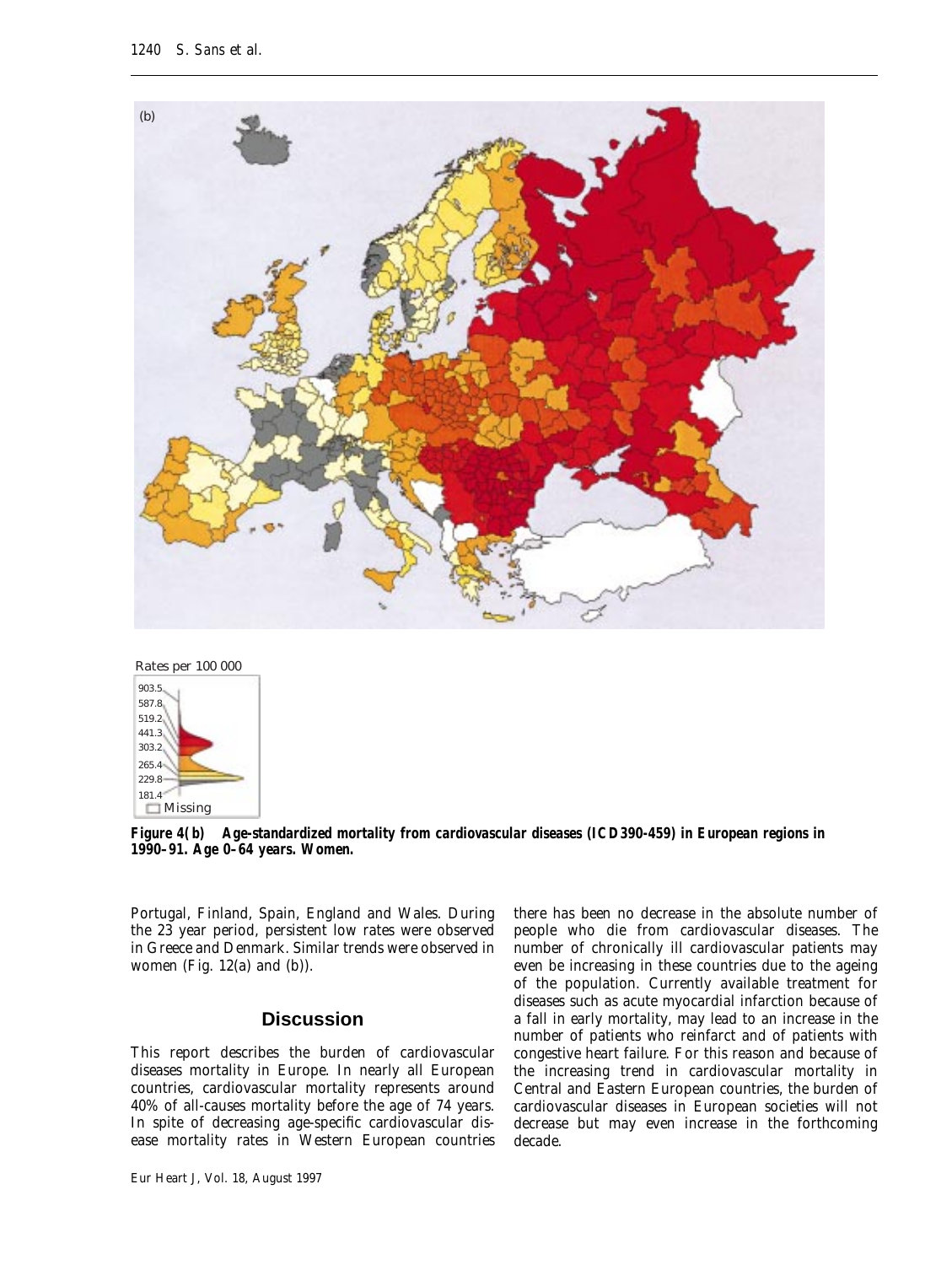

*Figure 5* **Annual percent change in mortality rates from cardiovascular diseases in 1970–92 in European countries. Age 45–74 years. \****P***<0·01, \*\****P***<0·001, \*\*\****P***<0·0001.**





*Figure 6(a)* **Time trends in mortality from cardiovascular diseases in selected countries. 1970–92. Age 45–74 years. Men.**

*Figure 6(b)* **Time trends in mortality from cardiovascular diseases in selected countries. 1970–92. Age 45–74 years. Women.**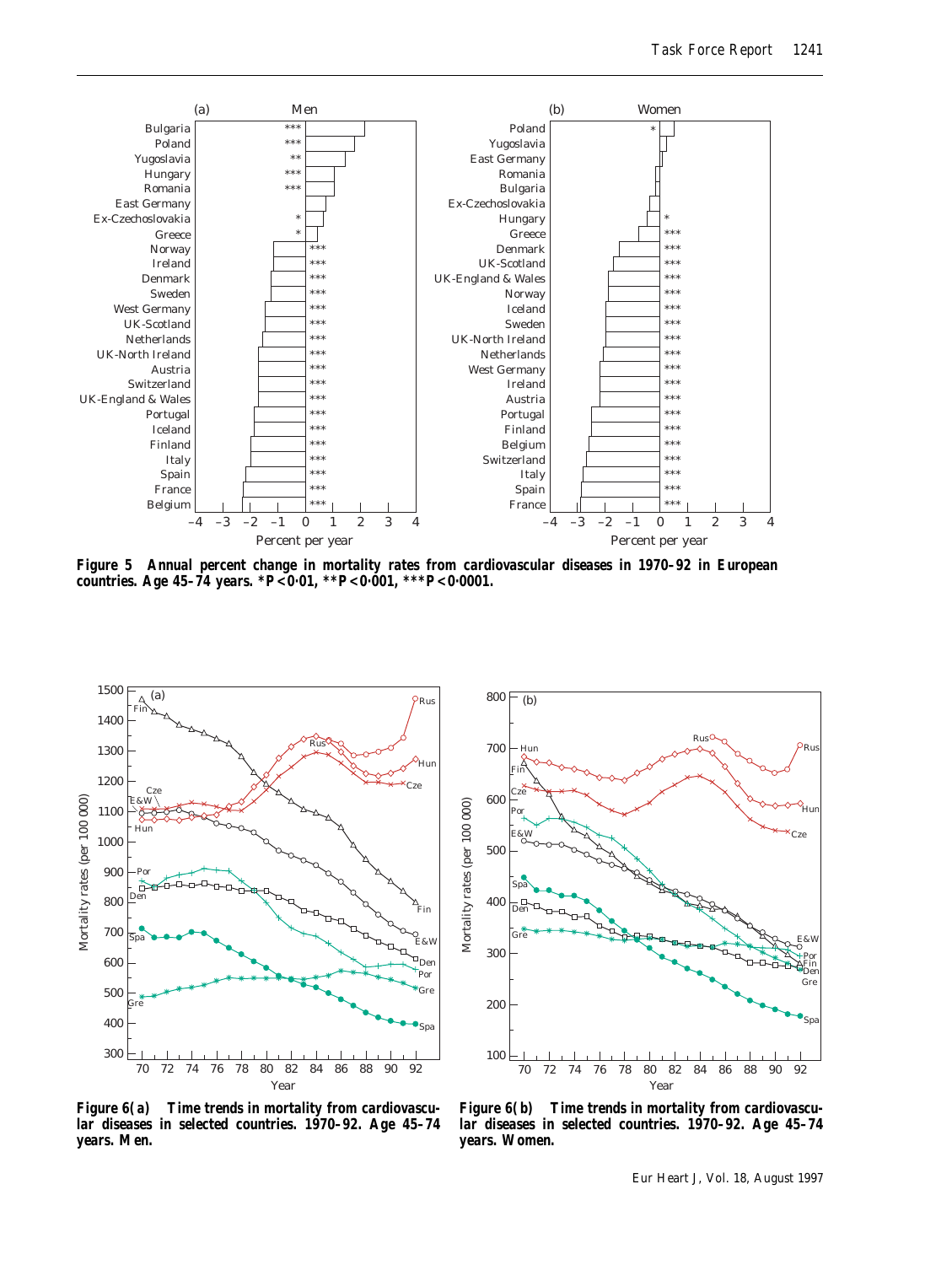

Rates per 100 000



*Figure 7(a)* **Age-standardized mortality from ischaemic heart diseases (ICD410-414) in European regions in 1990–91. Age 0–64 years. Men.**

An evaluation of the current cardiovascular mortality pattern in Europe and its trends is crucial to the assessment of population and individual strategies for prevention and treatment<sup>[11,12]</sup>. In order to assess fully the burden of cardiovascular diseases and its future impact, information is needed not only on mortality but also on morbidity and risk factors.

The only measure of mortality rates which is indisputable and non-controversial is all-causes mortality, provided that the population base is known. Total cardiovascular mortality, encompassing all cardiovascular causes of mortality, is also a relatively robust diagnostic group. However, differences in coding, for example the coding of diabetes mortality, massive pulmonary embolism in cancer patients, etc. may affect the

Eur Heart J, Vol. 18, August 1997

values<sup>[13]</sup>. The diagnosis of ischaemic heart disease is particularly challenging and some of the differences between countries may be artificial. There is reason to doubt whether the lower ischaemic heart disease mortality in Belgium compared to the Netherlands, in East Germany compared to West Germany, in France compared to other European countries, is factual or due to differences in coding habits. Thus, the percentage of death certificates with acute myocardial infarction as the underlying cause of death that could not be clearly classified as such ranged from 1% in Finland to 72% in Switzerland<sup>[14]</sup>. However, the official mortality rates from vital statistics and the attack rates of non-fatal definite myocardial infarction in different MONICA areas are strongly correlated in both men and women<sup>[14]</sup>.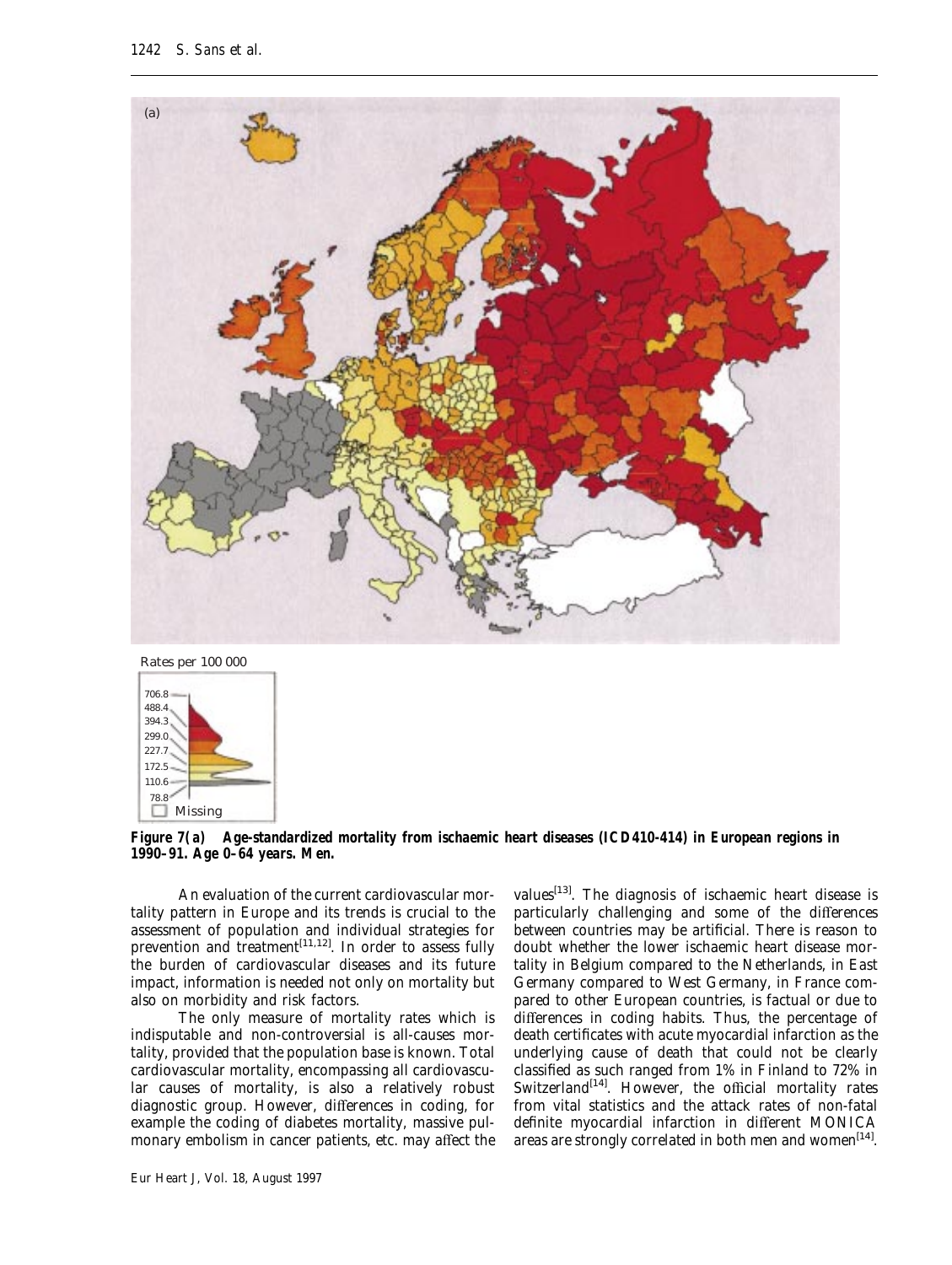



*Figure 7(b)* **Age-standardized mortality from ischaemic heart diseases (ICD410-414) in European regions in 1990–91. Age 0–64 years. Women.**

On the other hand, from analysis of consistency between ischaemic heart disease and other causes of death in different countries, it has been concluded that ischaemic heart disease mortality statistics are useful for epidemiological analysis<sup>[15]</sup>. Improved diagnostic methods could also lead to changes in coding, for instance coronary angiography, echo-Doppler, magnetic resonance and positron emission tomography, especially during the period under consideration (1970–1992).

These new diagnostic methods were introduced into the countries of Europe at various time periods and in different degrees. It could be expected, however, that this increase in diagnostic precision would increase the number of deaths attributed to ischaemic heart disease. This is not borne out by the decreasing trends in most European populations.

One of the most important findings in this report is the diverging trend in mortality in different parts of Europe. In general, all-cause and cardiovascular mortality is decreasing in Western and increasing in Central and Eastern Europe. These inequalities in mortality are spectacular and reach dramatic proportions. The rapidity of the rise in mortality, for instance in the Russian Federation, especially after 1990, is also alarming. Equally intriguing are the marked differences in mortality between Switzerland, Austria and Hungary, three neighbouring countries with high levels of education and low mortality rates from infectious diseases.

In all countries, age-specific mortality is lower in women than in men. Mortality trends are also more favourable in women. As a result, in nearly all countries, the age-specific sex ratio of mortality is increasing and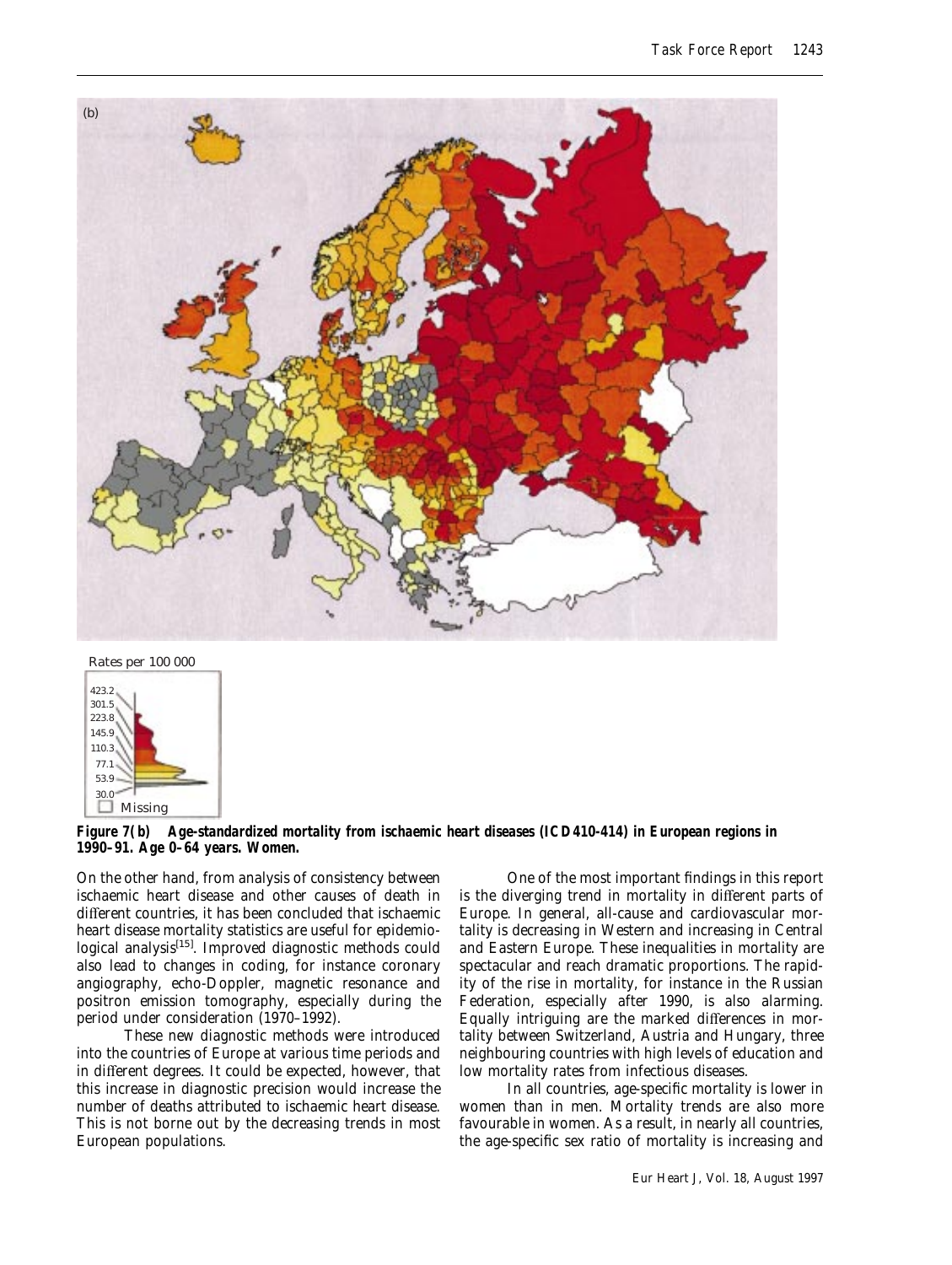

*Figure 8* **Annual percent change in mortality rates from ischaemic heart diseases in 1970–92 in European countries. Age 45–74 years. \*\****P***<0·001, \*\*\****P***<0·0001.**





*Figure 9(a)* **Time trends in mortality from ischaemic heart diseases in selected countries. 1970–92. Age 45–74 years. Men.**

*Figure 9(b)* **Time trends in mortality from ischaemic heart diseases in selected countries. 1970–92. Age 45–74 years. Women.**

Eur Heart J, Vol. 18, August 1997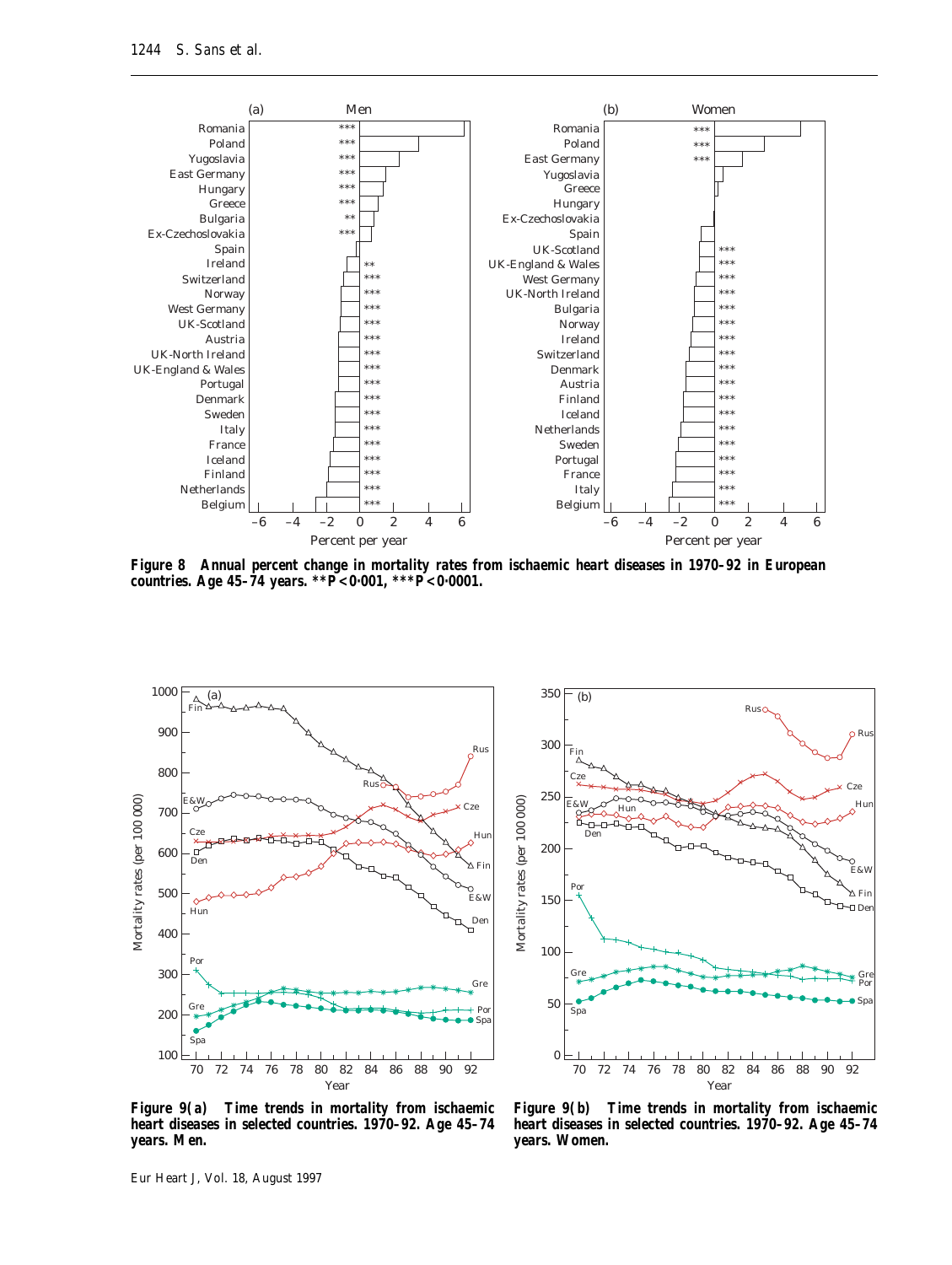

Rates per 100 000



*Figure 10(a)* **Age-standardized mortality from cerebrovascular accidents (ICD430-438) in European regions in 1990–91. Age 0–64 years. Men.**

the highest value is now obtained in France<sup>[16]</sup>. For cerebrovascular accidents mortality, sex ratios are also increasing $[17]$ . In certain countries, mortality in women is high in comparison with neighbouring countries, for example Denmark and Scotland, while in others, it is relatively low compared to mortality in men, for example, the Russian Federation. Mortality in women is especially low in France and Switzerland.

Impressive time trends are occurring in opposite directions in for example Finland and Hungary. The magnitude of these changes demonstrate that they cannot be of genetic origin as the genetic constitution of a population cannot change over a time span of only 23 years. It should also be mentioned that in some

countries, for example Denmark, only small changes in all-causes mortality occurred over a period of 23 years. Contrary to common belief, important mortality changes are also apparent in the elderly from 75–84 years (data not shown), suggesting that the determinants of cardiovascular diseases are operating at the population level.

Within countries there may be significant differences in mortality rates, for example the differences between the North and South of Belgium<sup>[18]</sup>. In France and in the United Kingdom, a distinct North–South gradient is also present. Regional differences in mortality also occur in several other countries, like  $Spin<sup>[19]</sup>$ . These differences are especially interesting; they are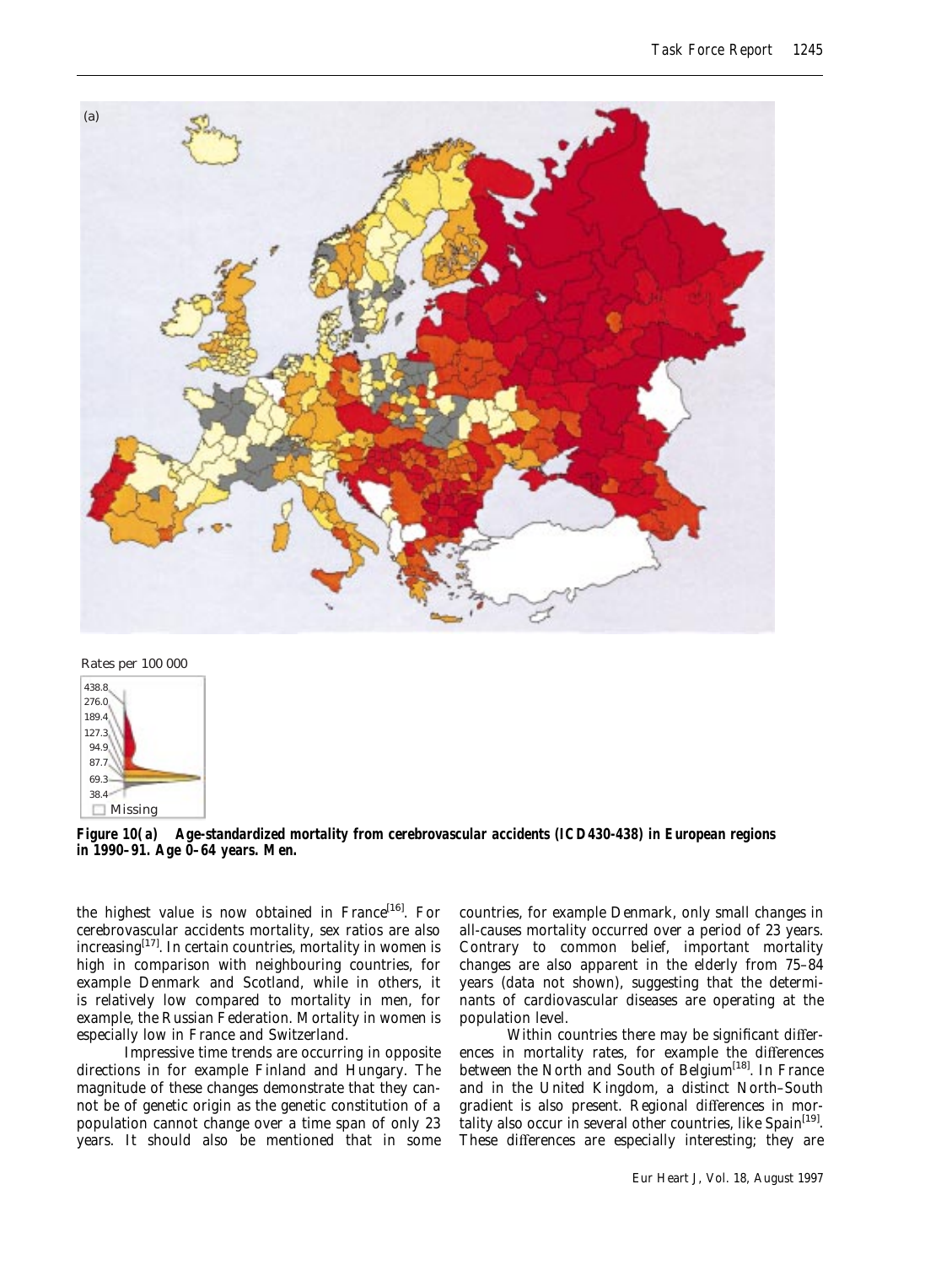



*Figure 10(b)* **Age-standardized mortality from cerebrovascular accidents (ICD430-438) in European regions in 1990–91. Age 0–64 years. Women.**

more readily explainable since they occur in a limited geographic area and within a similar socio-economic and legal frame.

The study of the possible explanations for the observed differences in all-causes and cause-specific mortality is not the purpose of this report. Differences in nutrition, smoking habits, level of medical care, genetics, stress, level of physical exercise, obesity, socio-economic factors, for example poverty, level of pollution, birth weight and others are frequently suggested as determinants of mortality<sup>[5]</sup>. There is now sound evidence that diet, such as saturated fatty acids and antioxidants, and smoking, are major causes of ischaemic heart disease<sup>[20,21]</sup>. Furthermore, the trends in mortality from

ischaemic heart disease, cerebrovascular accident, lung and less distinctively other cancers tend to be similar in different countries, leading to a corresponding similarity in total mortality trends. This concordance of trends suggests the existence of common causes amenable to prevention[22].

The goal of medicine should be to provide the community with the lowest possible mortality rates coupled with the best quality of life. Quality and duration of life, however, are closely intertwined as shown by European and other populations with a high life expectancy, for example Sweden, Spain and Japan where people remain healthy up to old age. It should be the goal of all populations to decrease their mortality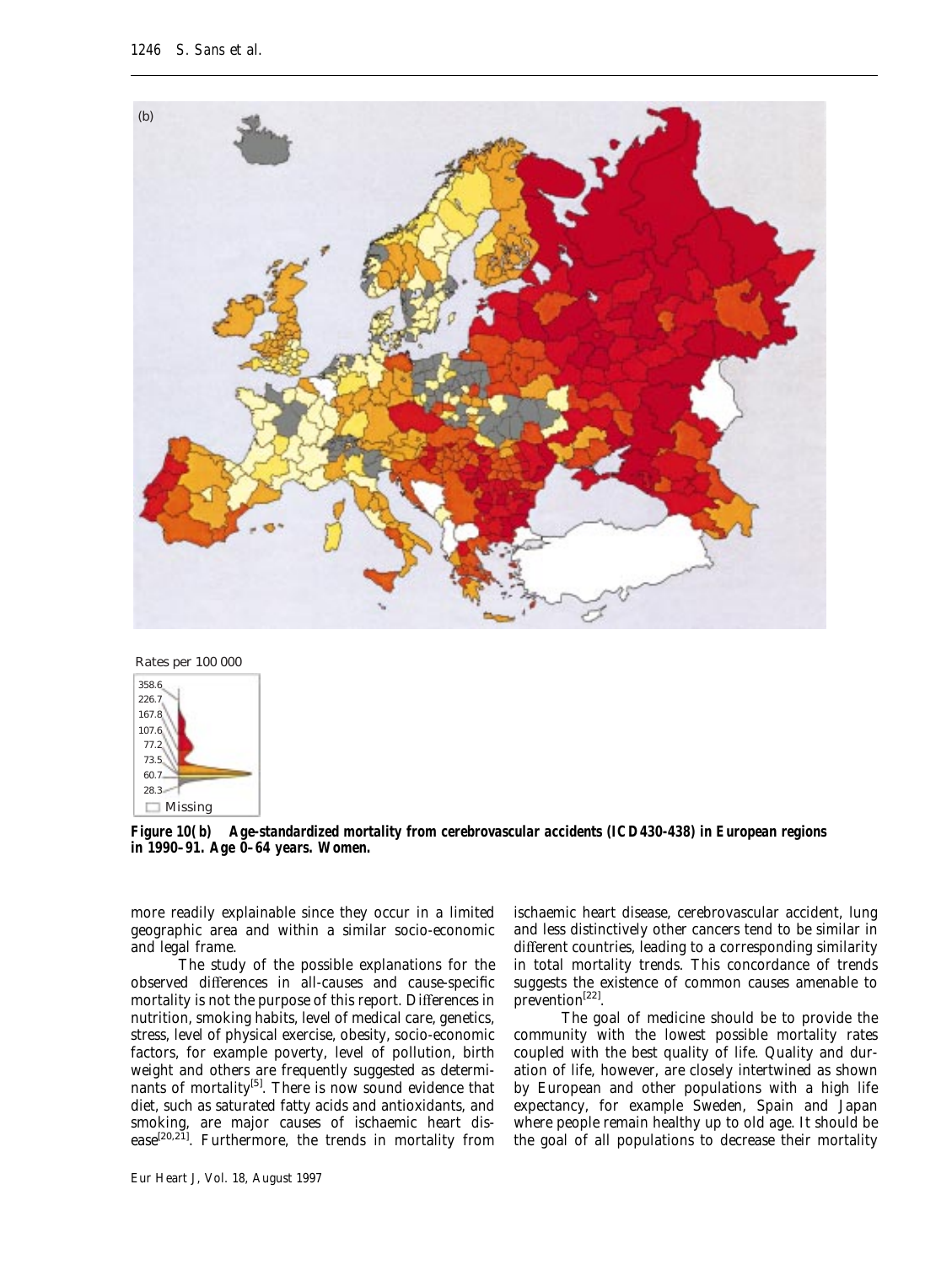

*Figure 11* **Annual percent change in mortality rates from cerebrovascular accidents in 1970–92 in European countries. Age 45–74 years. \****P***<0·01, \*\****P***<0·001, \*\*\****P***<0·0001.**





*Figure 12(a)* **Time trends in mortality from cerebrovascular accidents in selected countries. 1970–92. Age 45–74 years. Men.**

*Figure 12(b)* **Time trends in mortality from cerebrovascular accidents in selected countries. 1970–92. Age 45–74 years. Women.**